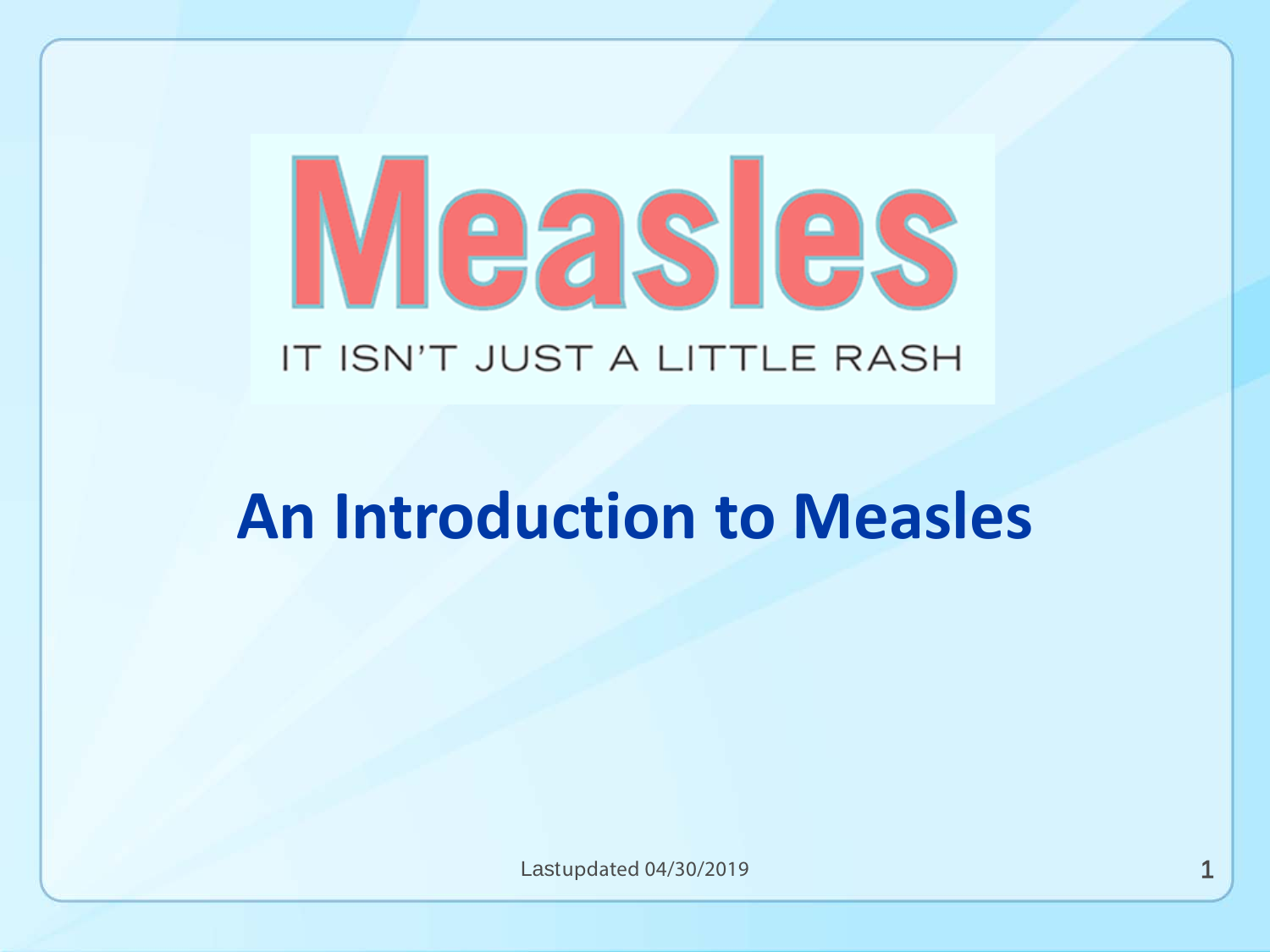#### **What is Measles**

- **Measles is a respiratory disease caused by a virus.**
- **Measles is one of the most contagious diseases.**
- **Measles has been around for more than 1,000 years.**
- **Millions of people worldwide get measles each year, and thousands die from the disease.**

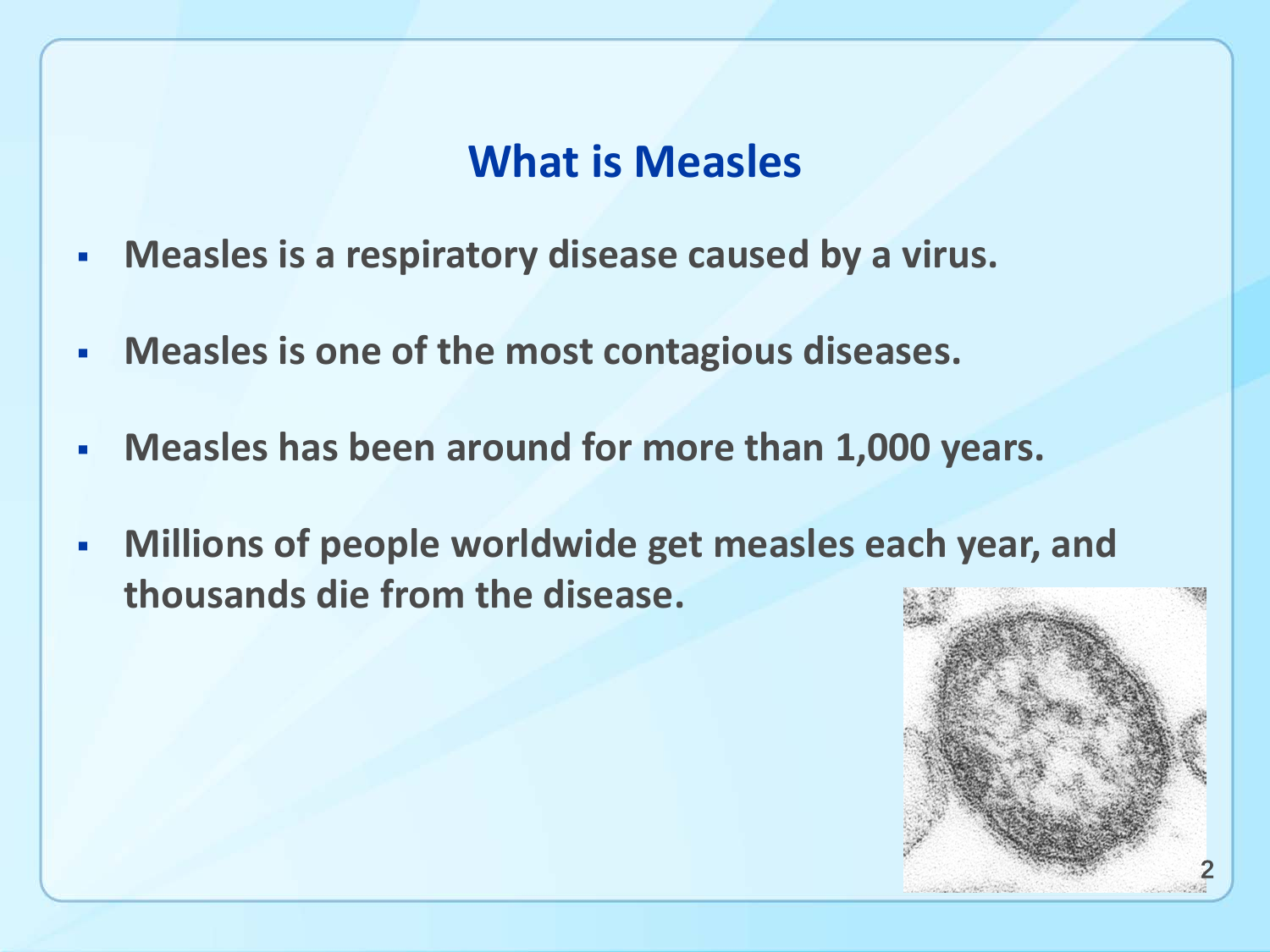#### **Slide 2 Notes**

- **In the 9th century, a Persian doctor published one of the first written accounts of measles disease.**
- **In 1963, measles vaccine was licensed in the United States, and in 1968, measles vaccine began to be distributed.**
- **Measles was declared eliminated from the United States in 2000. Elimination means there was no continuous disease transmission for more than 12 months. This was possible thanks to a highly effective vaccination program and better measles control in the Americas region.**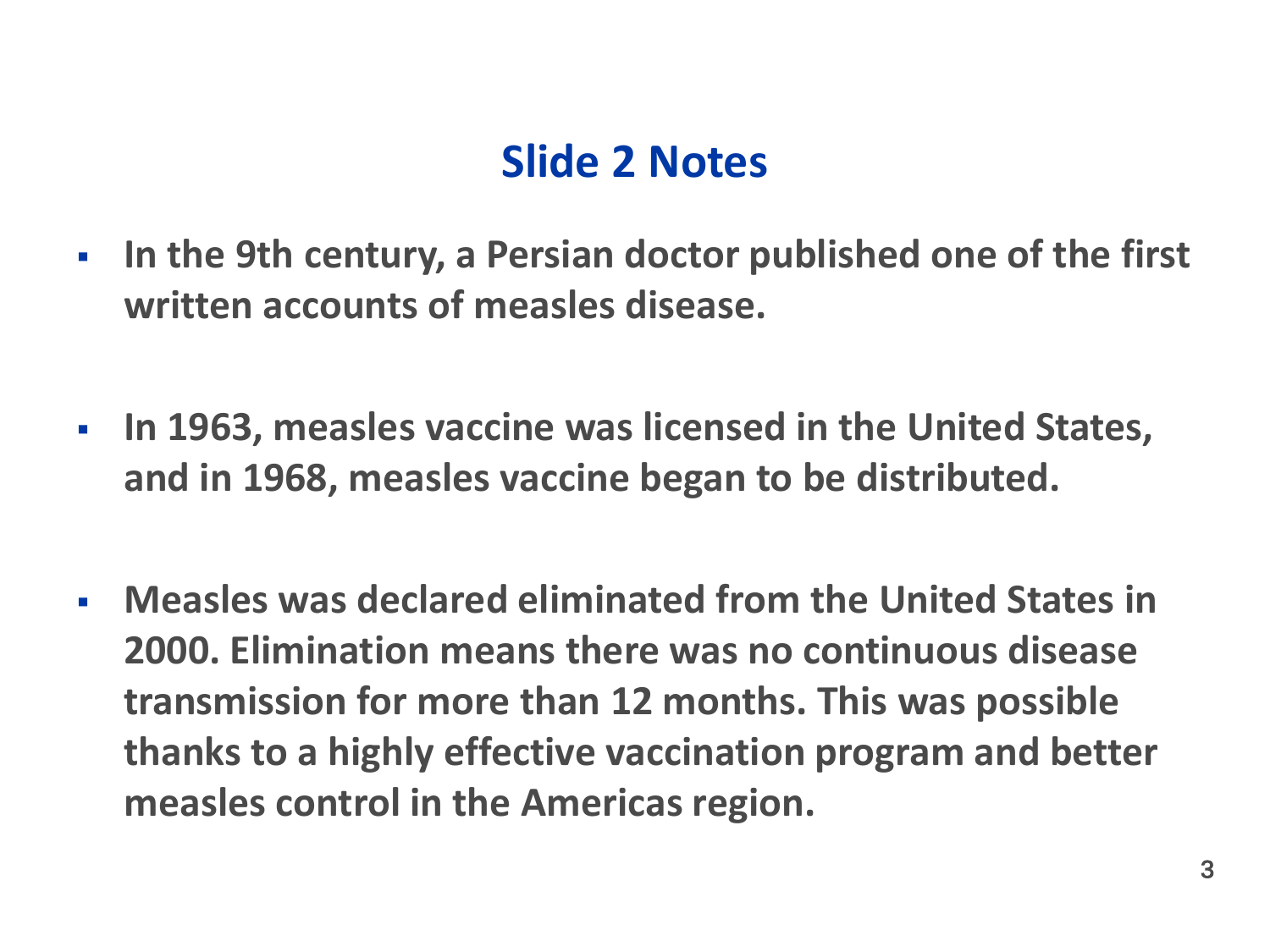#### **Measles Symptoms**

- **High fever**
- **Cough**
- **Runny nose**
- **Red, watery eyes**
- **Tiny white spots inside the mouth**
- **Rash from head to toe**



- **Three to five days after symptoms begin, a rash breaks out.**
	- When the rash appears, a person's fever may spike to more than 104°Fahrenheit.
	- After a few days, the fever subsides and the rash fades.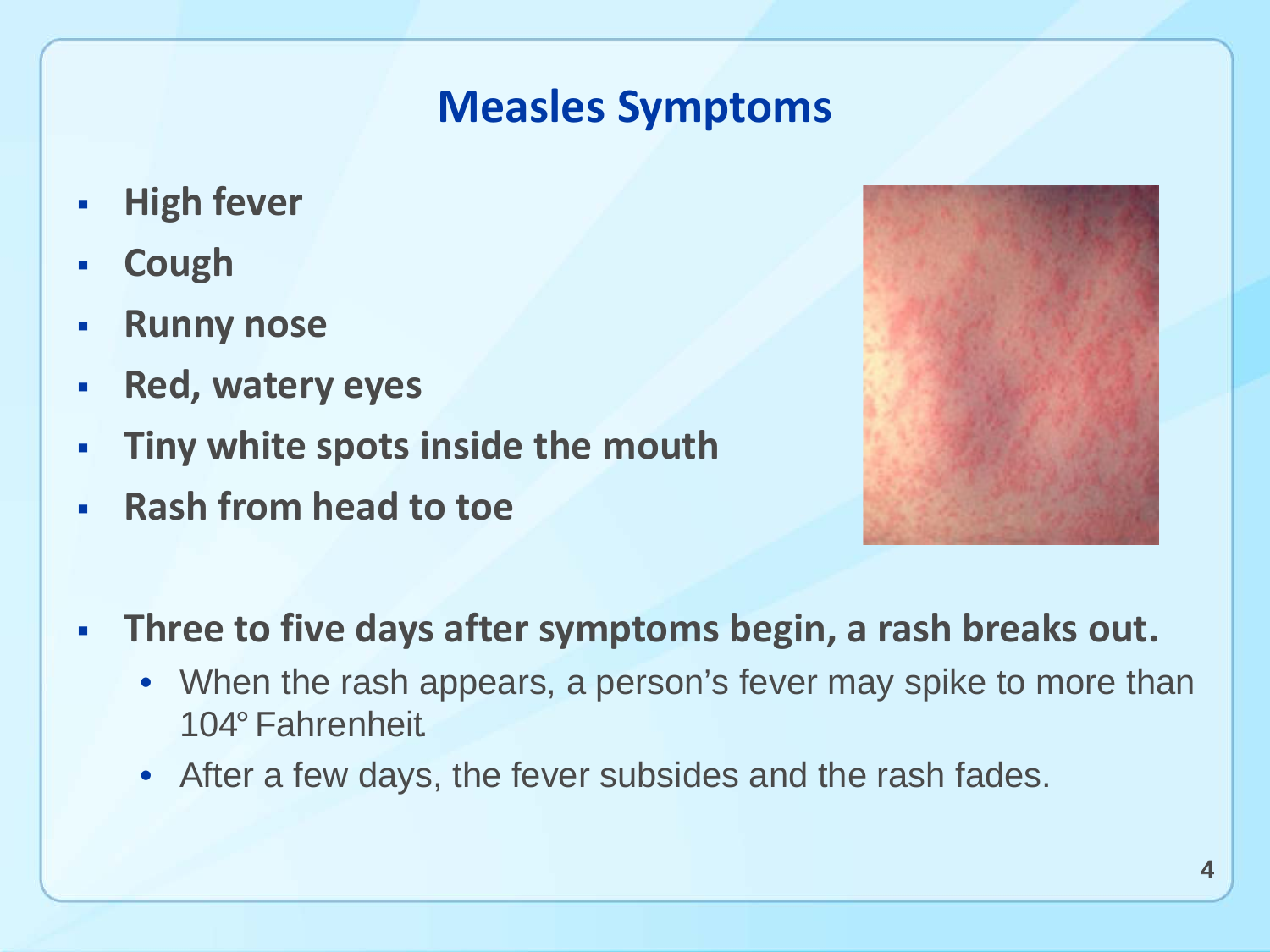#### **Slide 4 Notes**

- $\mathcal{C}^{\mathcal{A}}$ **The symptoms of measles generally appear about seven to 14 days after a person is infected.**
- $\mathcal{L}_{\mathcal{A}}$ **Measles typically begins with**
	- High fever, which may spike to more than 104 degrees Fahrenheit
	- Cough
	- Runny nose (coryza)
	- Red, watery eyes (con[junctivitis\)](https://www.cdc.gov/conjunctivitis/)
- $\mathcal{L}_{\mathcal{A}}$ **Two or three days after symptoms begin, tiny white spots (Koplik spots) may appear inside the mouth.**
- $\mathcal{C}$ **Three to five days after symptoms begin, a rash breaks out. It usually begins as flat red spots that appear on the face at the hairline and spread downward to the neck, trunk, arms, legs, and feet. Small raised bumps may also appear on top of the flat red spots. The spots may become joined together as they spread from the head to the rest of the body. When the rash appears, a person's fever may spike to more than 104° Fahrenheit.**
- $\mathcal{C}$ **After a few days, the fever subsides and the rash fades.**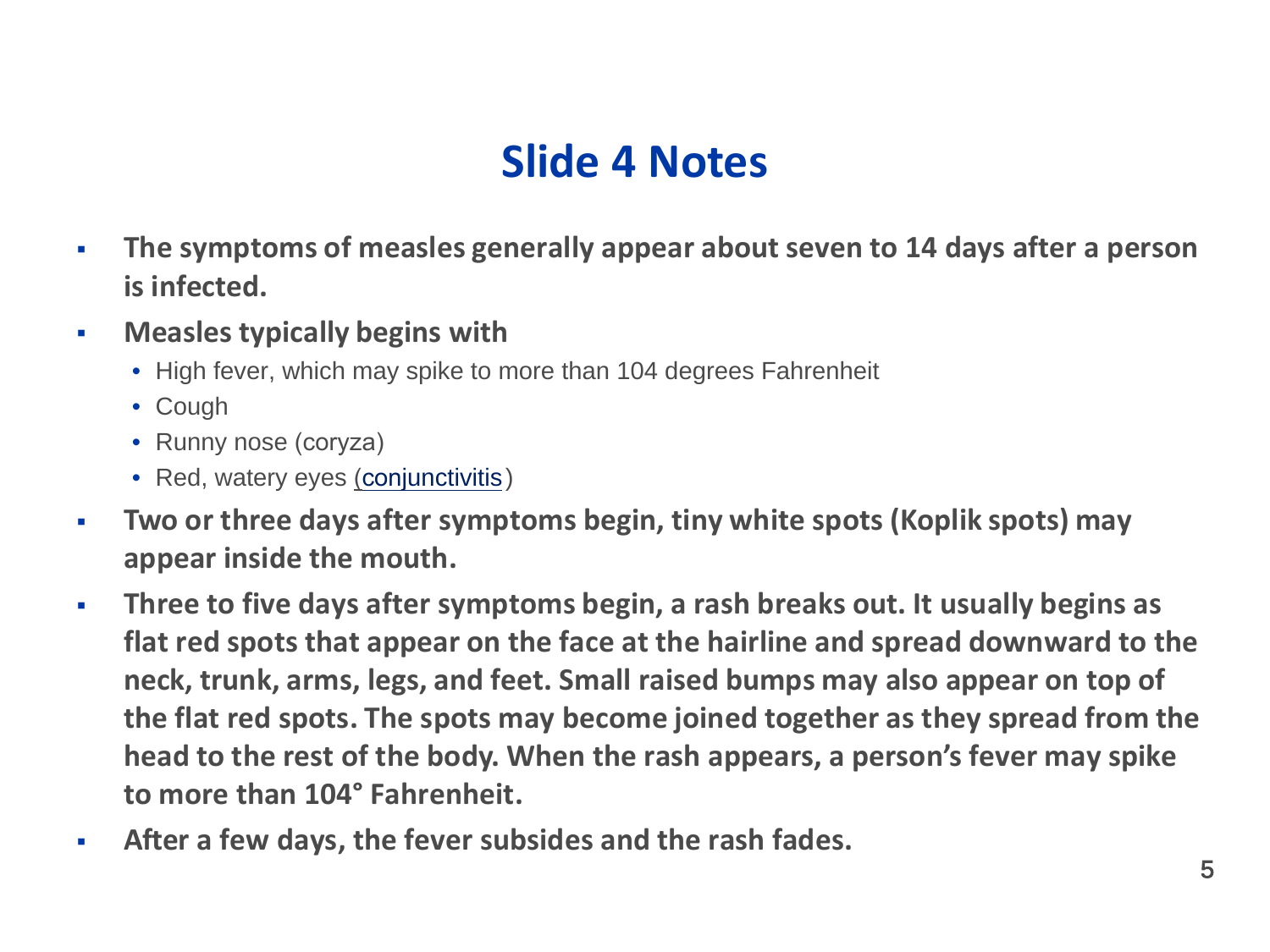#### **Photos of People with Measles**





Koplik spots inside the mouth Measles skin rash 6



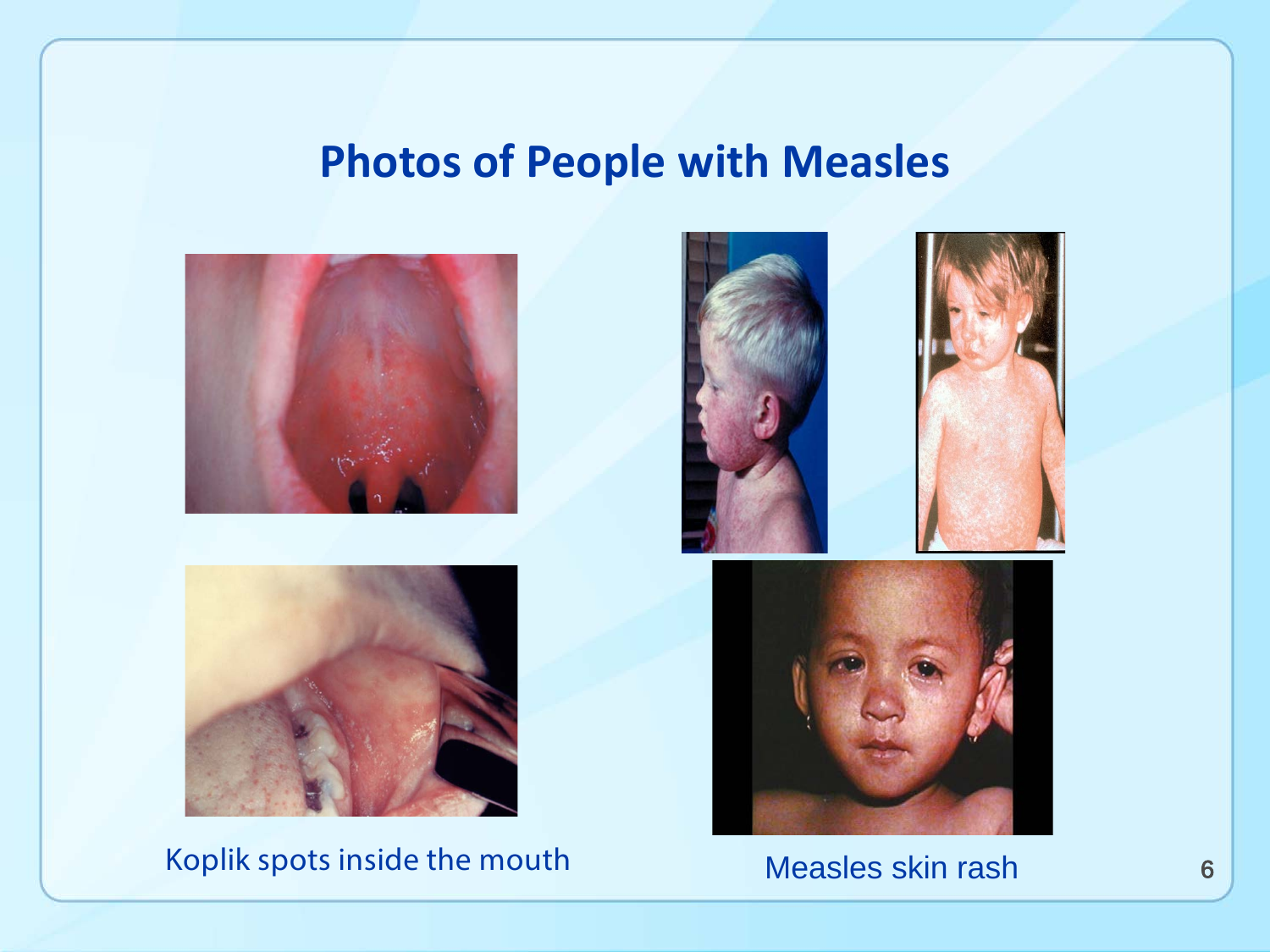#### **Slide 6 Notes**

 **This slide shows photos of children with measles rash on their bodies and Koplik spots inside the mouth.**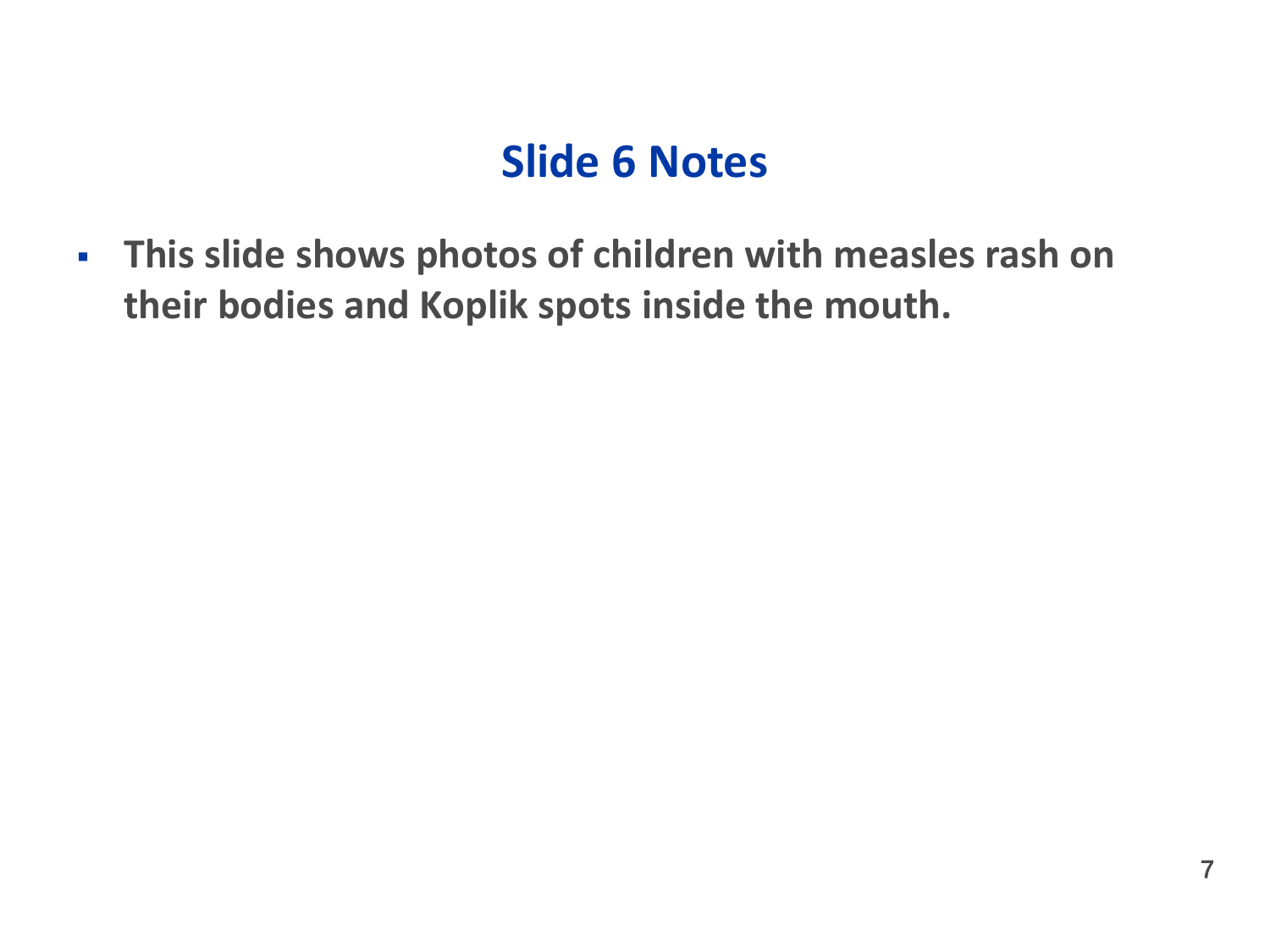#### **Measles Can Be Serious**

- **Children <5 years old and adults >20 years old more likely to suffer from measles complications.**
- **Common complications**
	- Ear infections
	- Diarrhea
- **Severe complications**
	- Pneumonia
	- **Encephalitis**
- **Long-term complications**
	- Subacute sclerosing panencephalitis (SSPE
- **Can cause death**



Measles can be dangerous, especially for babies and young children.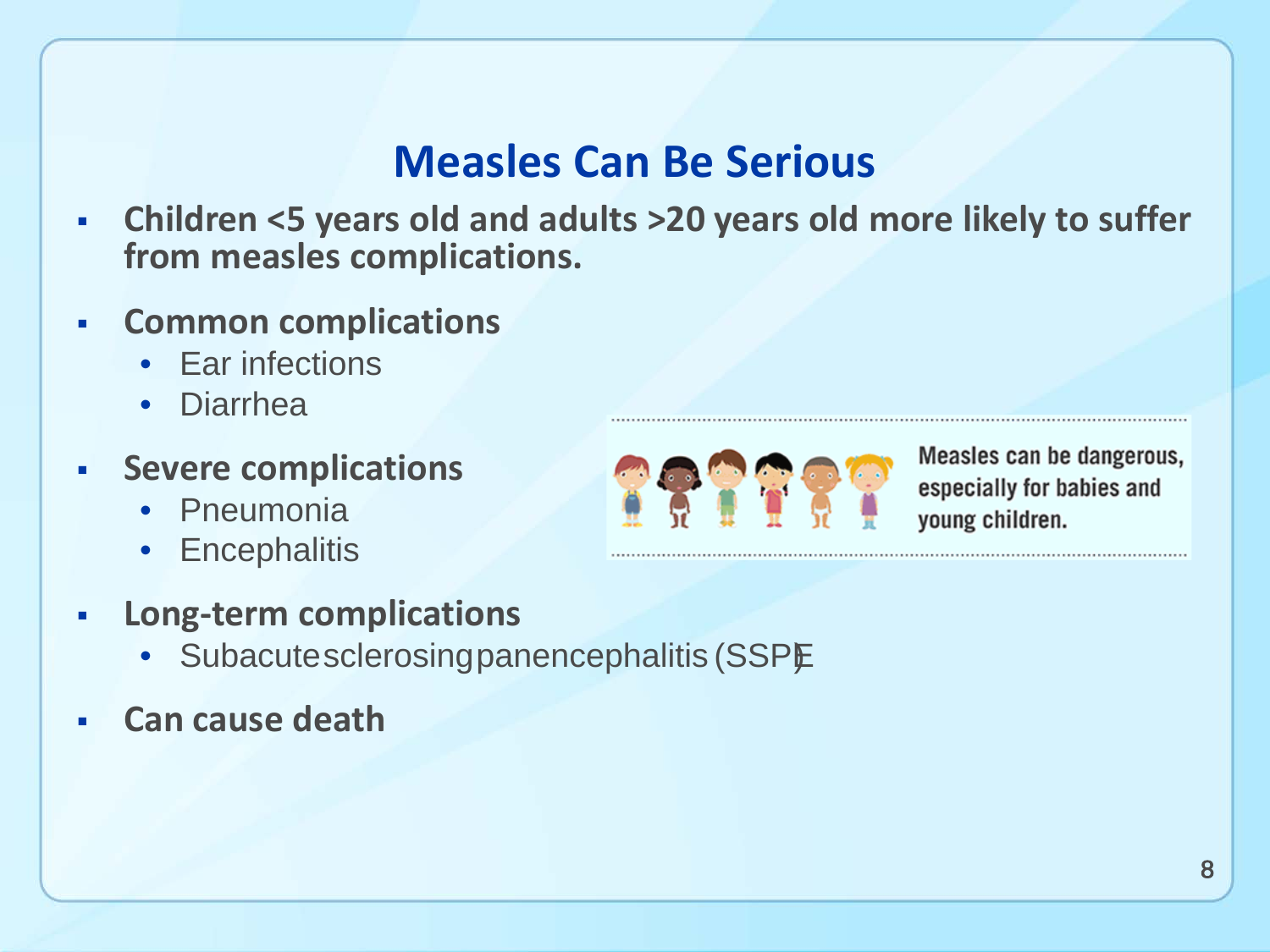#### **Slide 8 Notes**

- **About 1 in 4 people who get measles will be hospitalized.**
- **Common complications**
	- Ear infections
	- Diarrhea
- **Severe complications** 
	- Pneumonia (infection of the lungs)
	- Encephalitis (swelling of the brain) 1 out of every 1,000 people with measles
- **Long-term complications**
	- Subacute sclerosing panencephalitis (SSPE) a very rare, but fatal disease of the central nervous system that results from a measles virus infection acquired earlier in life.
- **Can cause death – 1 or 2 out of 1,000 people with measles**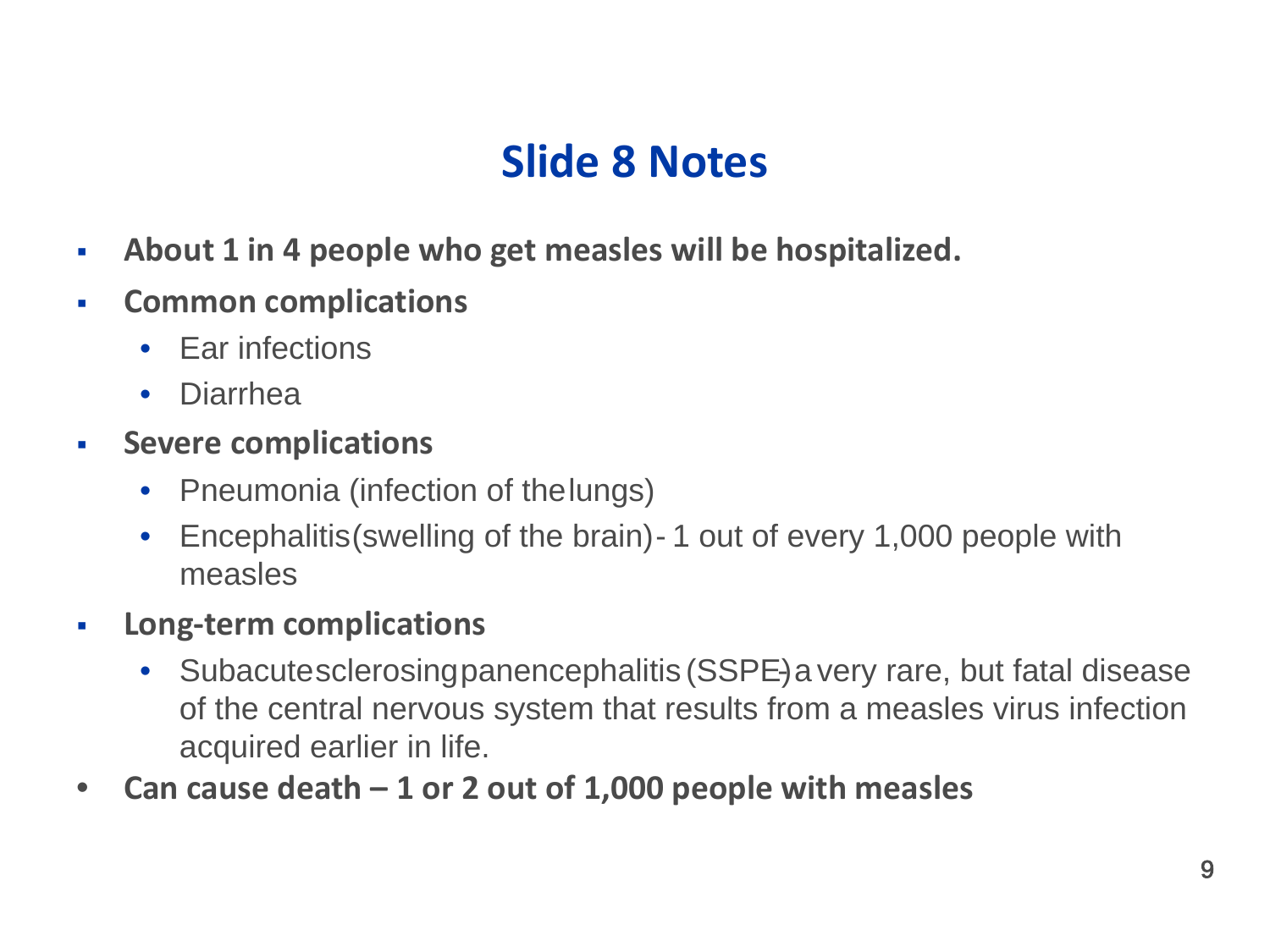#### **Measles Spreads Easily**

 **Measles is so contagious that if one person has it, up to 90% of the people close to that person who are not protected will also become infected.**

## **MEASLES**

is **highly contagious** and spreads through the air when an infected person coughs or sneezes.



It is so contagious that if one person has it they are not protected.

cpc

- **Measles spreads when infected people cough or sneeze.**
- **Infected people can spread measles 4 days before they get the rash through 4 days after it appears.**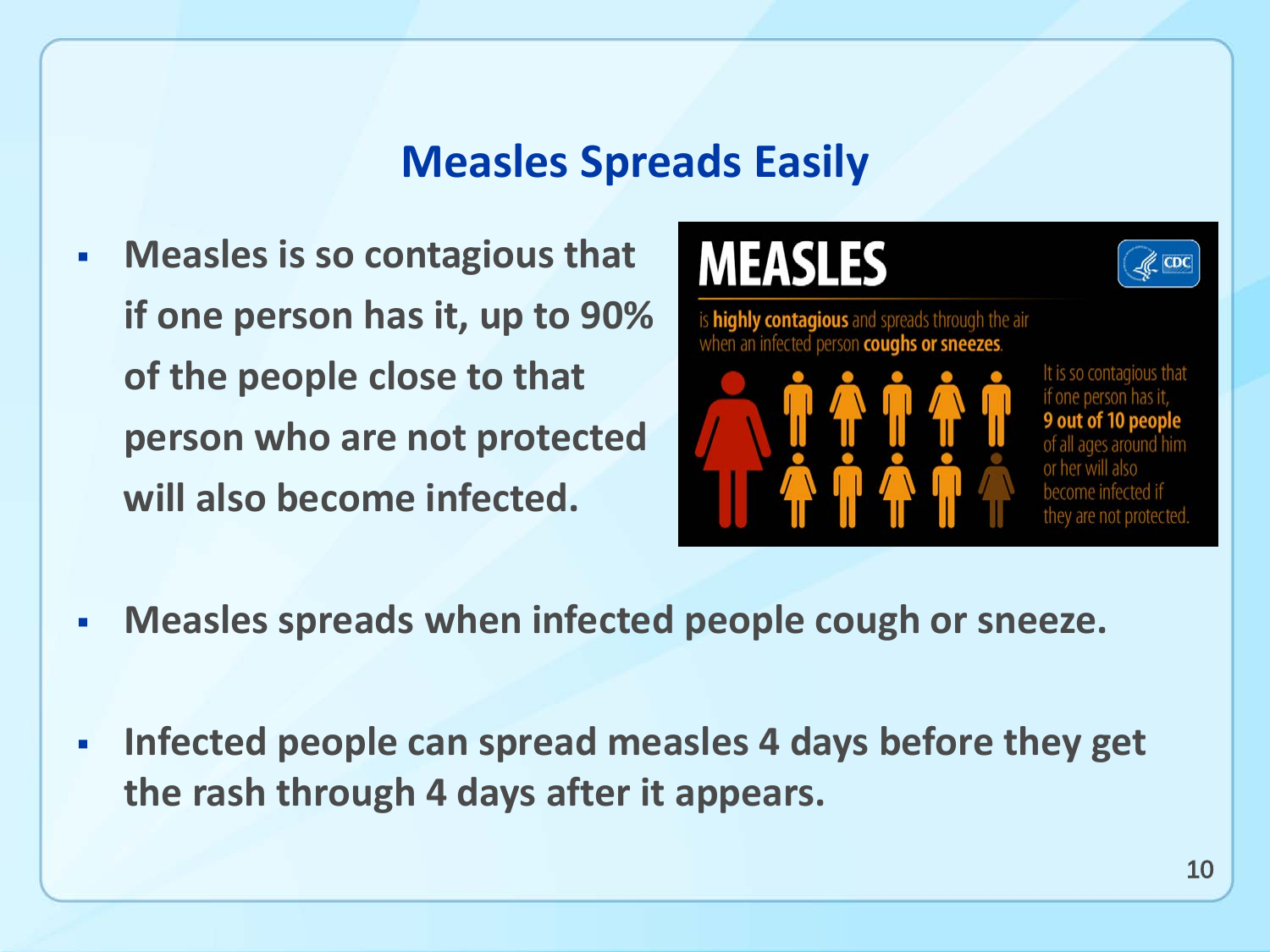#### **Slide 10 Notes**

- **Measles is so contagious that if one person has it, up to 90% of the people close to that person who are not immune will also become infected.**
- **Measles virus lives in the nose and throat of an infected person.**
	- o If other people breathe the contaminated air or touch a contaminated surface, then touch their eyes, nose, or mouth, they can become infected.
- **Infected people can spread measles 4 days before they get the rash through 4 days after it appears.**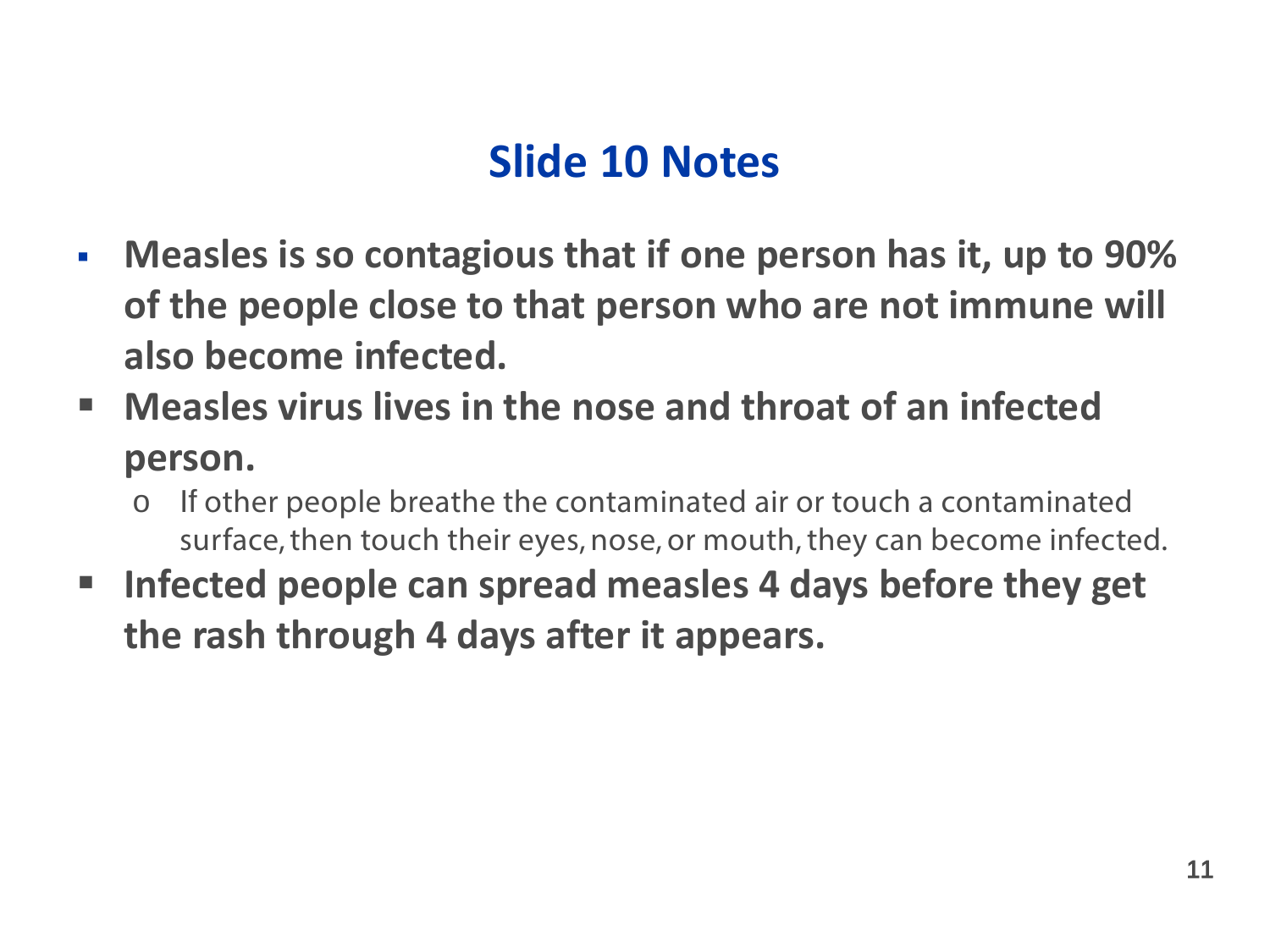#### **Measles is Just a Plane Ride Away**

- **Measles is still common in many other countries.**
- **Unvaccinated travelers continue to get measles in other countries and bring it into the United States. Then they can spread it to others.**
- **Anyone who is not protected against measles is at risk of getting the disease.**

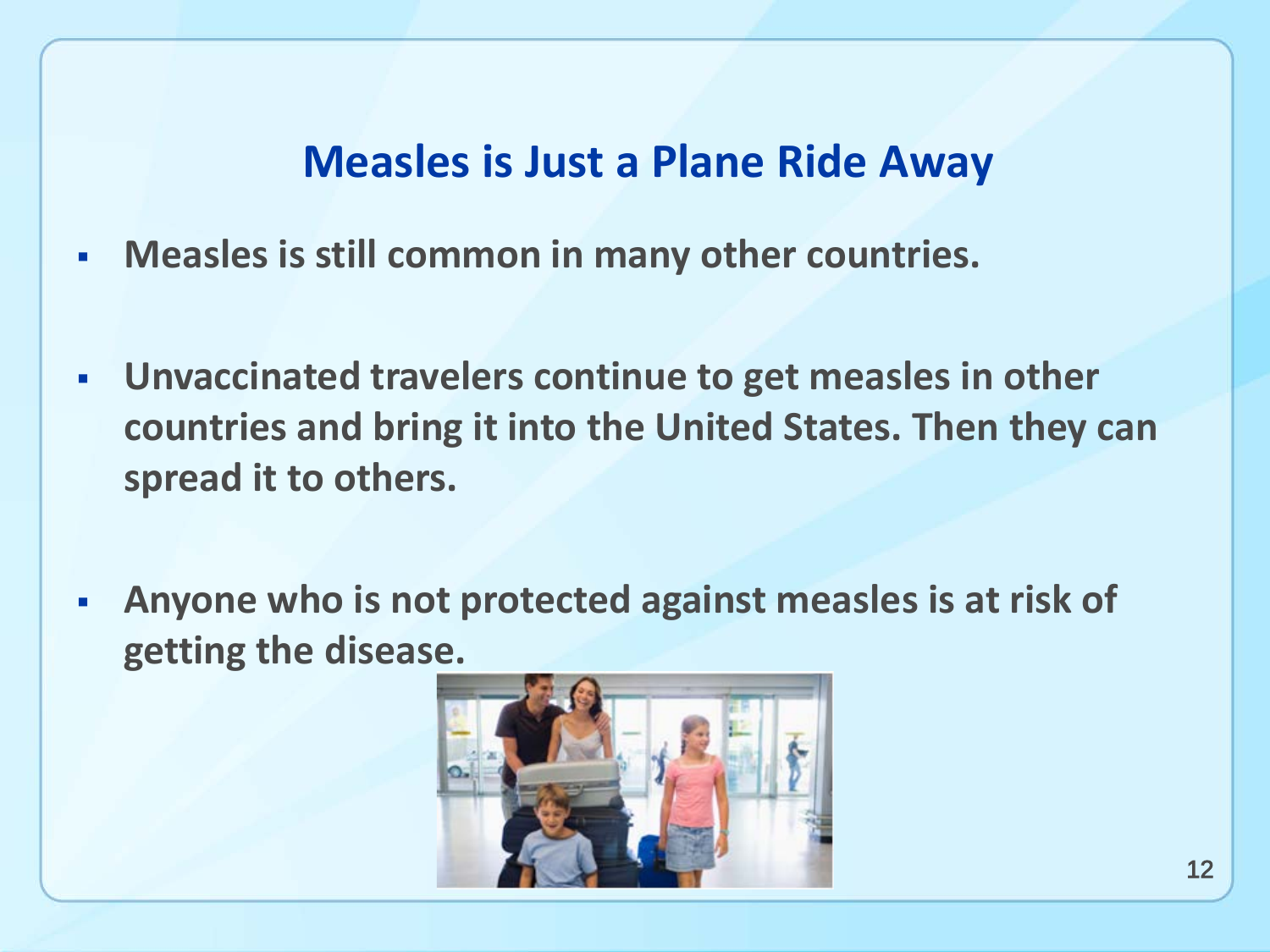#### **Slide 12 Notes**

- **Every year, measles is brought into the United States by unvaccinated travelers (mostly Americans) who get measles while they are in other countries. They can spread measles to other people who are not protected against measles, which sometimes leads to outbreaks. This can occur in communities with unvaccinated people.**
- **Since 2000, when measles was declared eliminated from the U.S., the annual number of people reported to have measles ranged from a low of 37 people in 2004 to a high of 667 people in 2014. The 2019 case count exceeded 2014 levels as of April 26, 2019, and continues to climb.**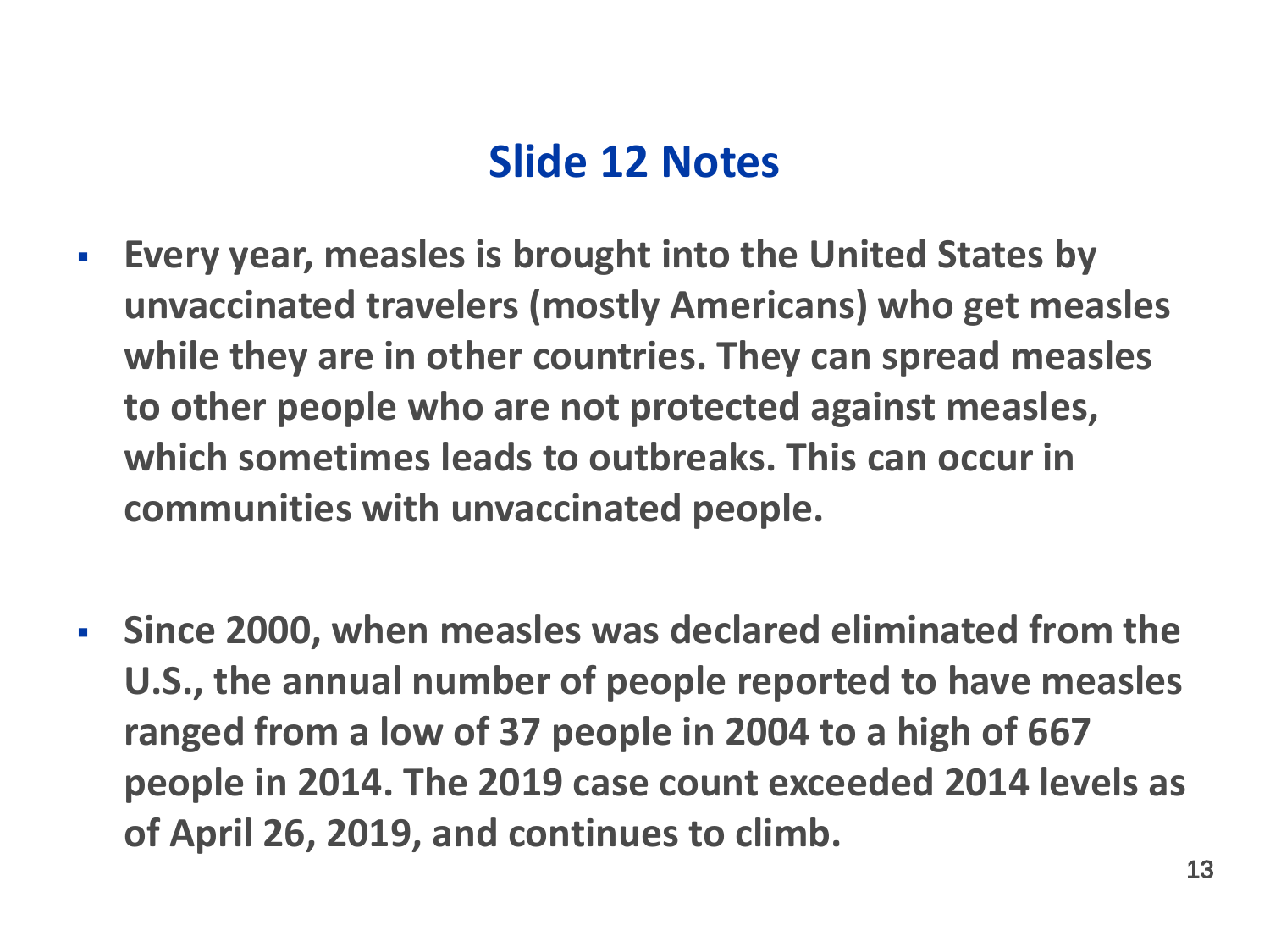#### **Vaccination is the Best Protection Against Measles**

- **Two doses of MMR (measles-mumps-rubella) vaccine are 97% effective at protecting against measles.**
- **MMR vaccine protects you and people who are unable to be vaccinated because they are too young or have weakened immune systems.**

#### You have the power to protect your child.



Provide your children with safe and long-lasting protection against measles by making sure they get the measles-mumps-rubella (MMR) vaccine according to CDC's recommended immunization schedule.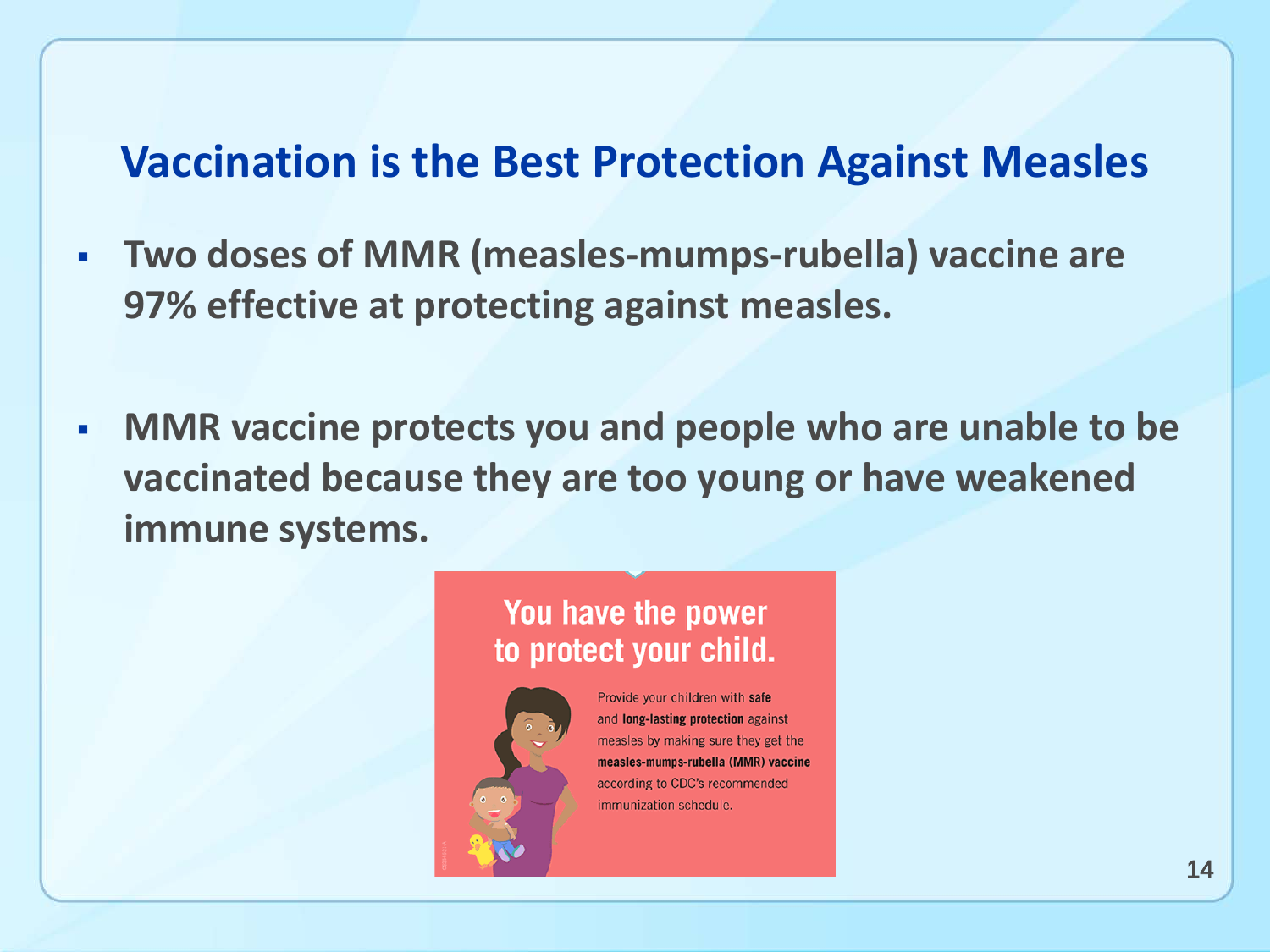#### **Slide 14 Notes**

- **One dose of MMR vaccine is 93% effective at protecting against measles.**
- **In the United States, widespread use of measles vaccine has led to a greater than 99% reduction in measles cases compared with the pre-vaccine era.**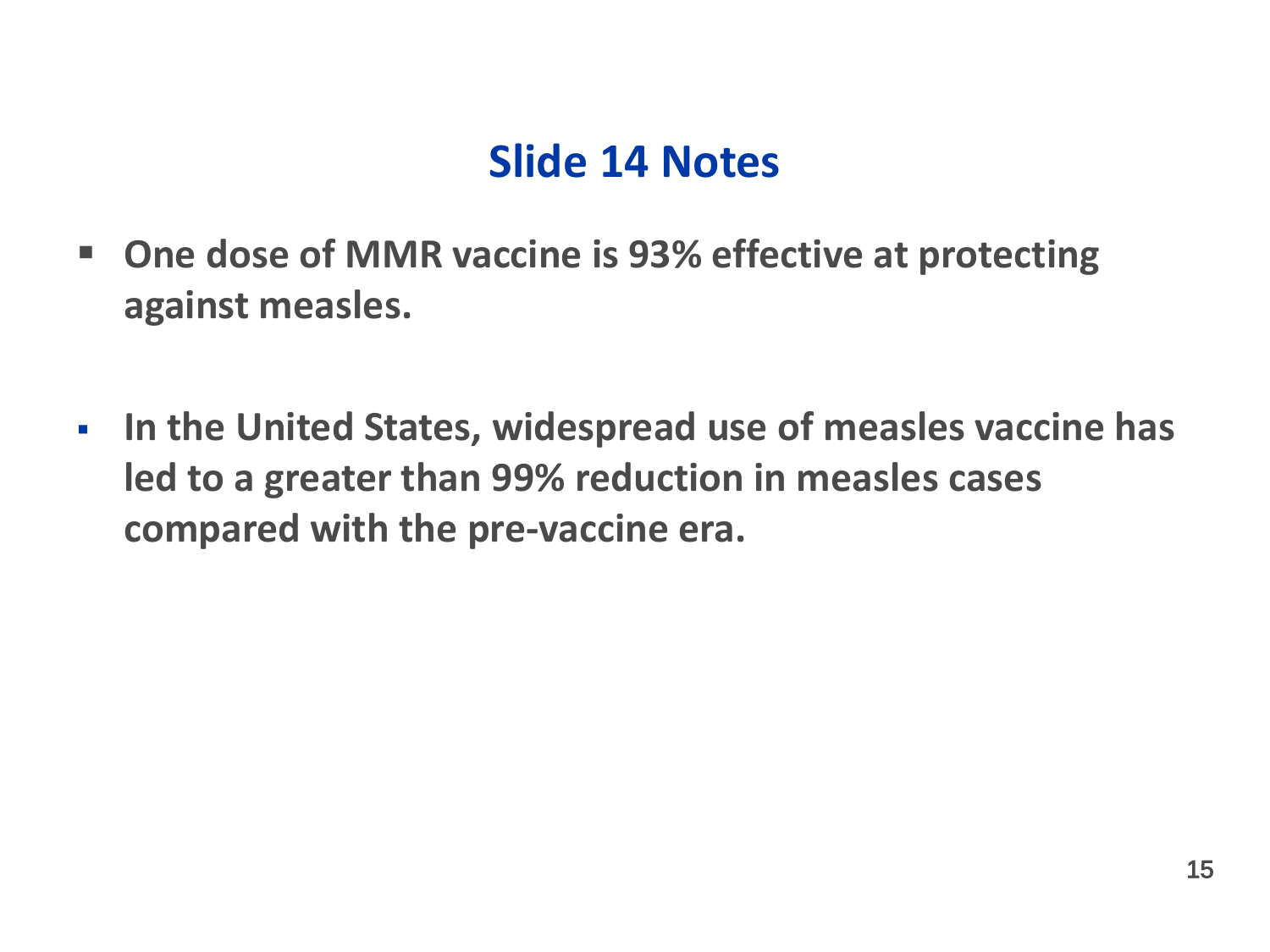#### **Who Should Get Vaccinated**

- **Children**
	- First dose at 12 through 15 months of age
	- Second dose at 4 through 6 years of age
- **Students at post-high school educational institutions with no evidence of immunity\***
	- Two doses separated by at least 28 days
- **Adults born after 1957 with no evidence of immunity\***
	- At least one dose
- **International travelers with no evidence of immunity\***
	- Infants 6 through 11 months of age: onedose
	- Children 12 months of age and older (including teenagers and adults): two doses separated by at least 28 days
- **Healthcare workers with no evidence of immunity\***
	- Two doses separated by at least 28 days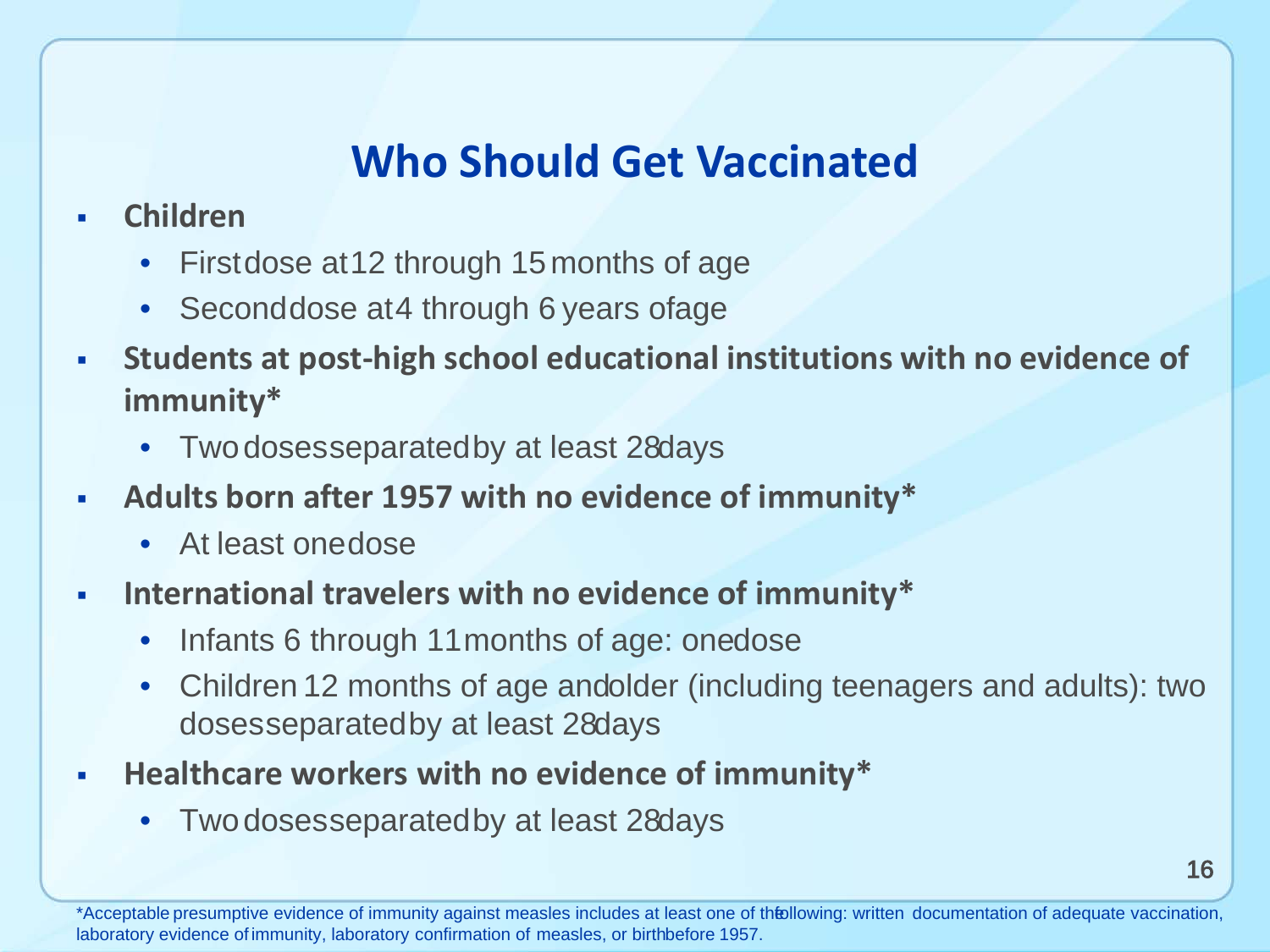#### **Slide 16 Notes**

- Children
	- o Two doses of MMR vaccine, starting with the first dose at 12 through 15 months of age, and the second dose at 4 through 6 years of age.
- Students at post-high school educational institutions with no evidence of immunity
	- o Students who do not have evidence of immunity against measles need two doses of MMR vaccine, separated by at least 28 days.
- Adults with no evidence of immunity
	- o Adults who do not have evidence of immunity against measles should get at least one dose of MMR vaccine.
- International travelers with no evidence of immunity
	- o Infants 6 through 11 months of age should receive one dose of MMR vaccine. Infants who get one dose of MMR vaccine before their first birthday should get two more doses (one dose at 12 through 15 months of age and another dose at least 28 days later).
	- o Children 12 months of age and older should receive two doses of MMR vaccine, separated by at least 28 days.
	- o Teenagers and adults who do not have evidence of immunity against measles should get two doses of MMR vaccine separated by at least 28 days.
- Healthcare workers with no evidence of immunity
	- o Healthcare personnel without evidence of immunity should get two doses of MMR vaccine, separated by at least 28 days.

**Acceptable presumptive evidence of immunity against measles includes at least one of the following: written documentation of adequate vaccination, laboratory evidence of immunity, laboratory confirmation of measles, or birth before 1957.** 17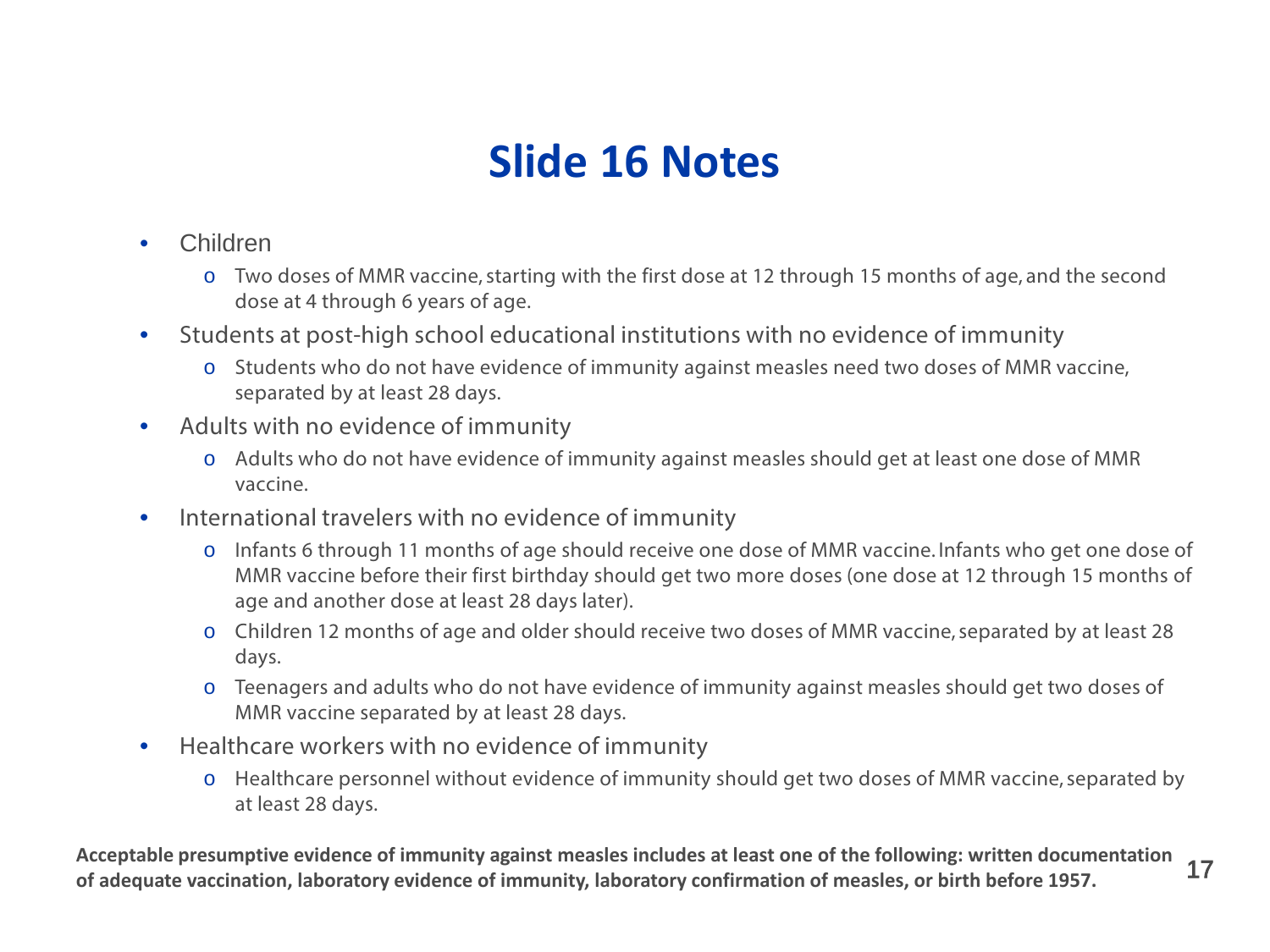### **Slide 16 Notes (cont'd)**

- **Some people should not get MMR vaccine or should wait.**
	- Anyone who has ever had a lifethreatening allergic reaction to the antibiotic neomycin, or any other component of MMR vaccine, should not get the vaccine. Tell your doctor if you have any severe allergies.
	- Anyone who had a lifethreatening allergic reaction to a previous dose of MMR or MMRV vaccine should not get another dose.
	- Some people who are sick at the time the shot is scheduled may be advised to wait until they recover before getting MMR vaccine.
	- Pregnant women should not get MMR vaccine. Pregnant women who need the vaccine should wait until after giving birth. Women should avoid getting pregnant for 4 weeks after vaccination with MMR vaccine.
- **Tell your doctor if the person getting the vaccine:** 
	- Has HIV/AIDS, or another disease that affects the immune system
	- Is being treated with drugs that affect the immune system, such as steroids
	- Has any kind of cancer
	- Is being treated for cancer with radiation or drugs
	- Has ever had a low platelet count (a blood disorder)
	- Has gotten another vaccine within the past 4 weeks
	- Has recently had a transfusion or received other blood products
- **Any of these might be a reason to not get the vaccine, or delay vaccination until later.**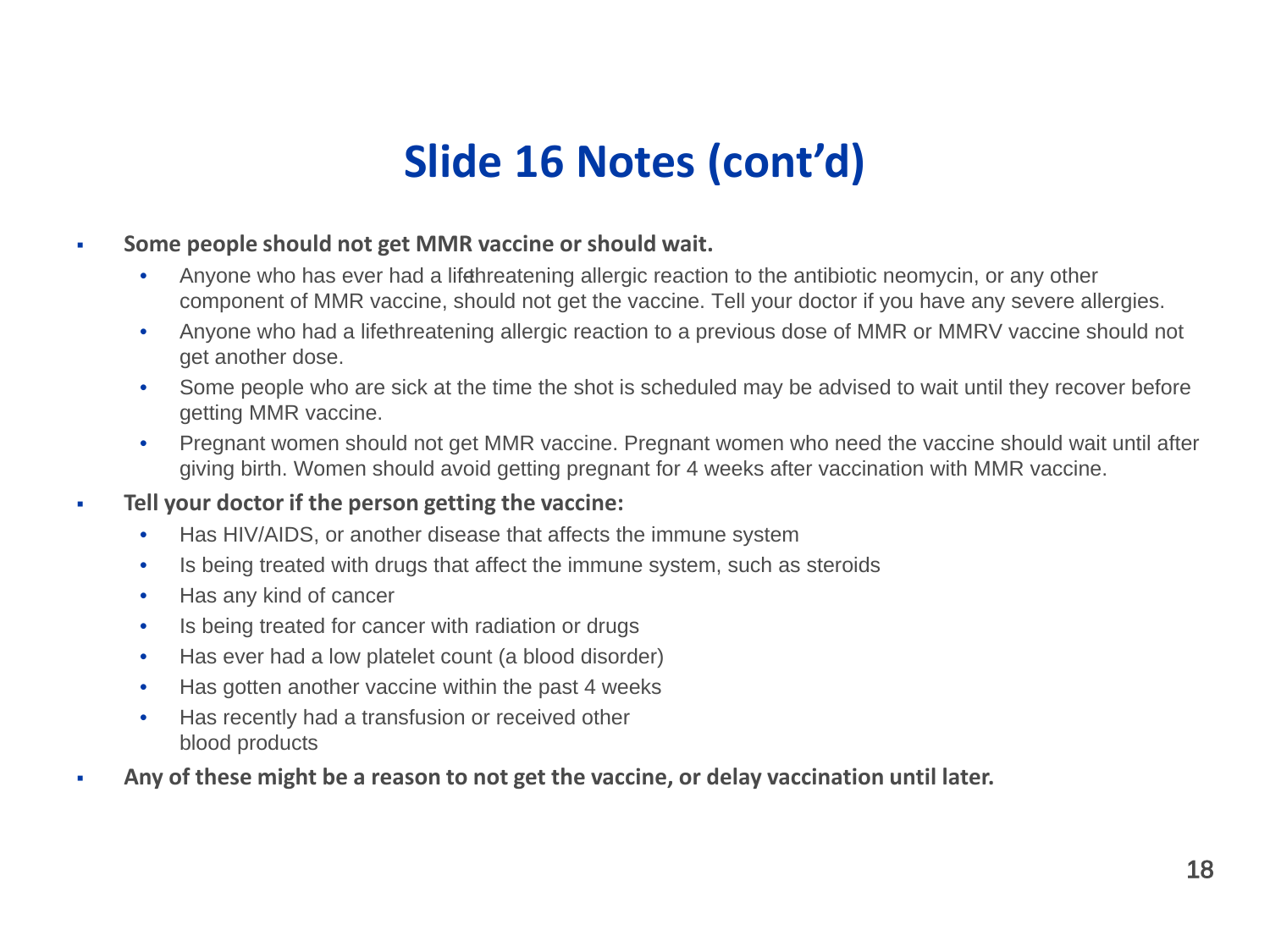#### **Measles Resources from CDC**

#### **General information:**

- Measles websitewww.cdc.gov/measles
- Measles resourceswww.cdc.gov/measles/resources/
- Feature on measleswww.cdc.gov/features/measles
- Measlesvaccination website: [www.cdc.gov/measles/vaccination.html](https://www.cdc.gov/measles/vaccination.html)
- Vaccineschedules.www.cdc.gov/vaccines/schedules/index.html

#### **Materials for travelers**

• Traveler's health measles page: [wwwnc.cdc.gov/travel/diseases/measle](https://wwwnc.cdc.gov/travel/diseases/measles)s